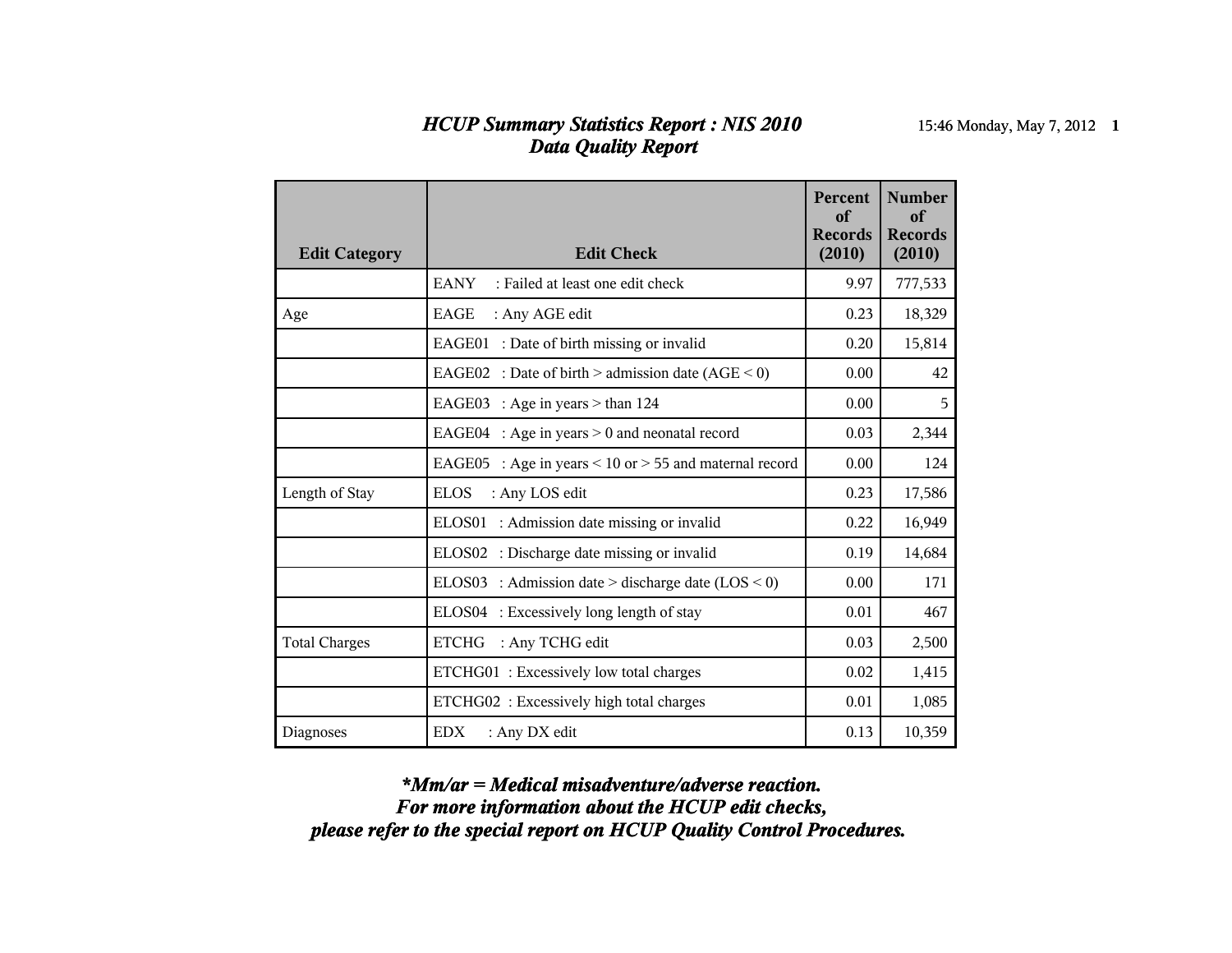## *HCUP Summary Statistics Report : NIS 2010* 15:46 Monday, May 7, 2012 **2** *Data Quality Report*

| <b>Edit Category</b> | <b>Edit Check</b>                                                | <b>Percent</b><br>of<br><b>Records</b><br>(2010) | <b>Number</b><br>of<br><b>Records</b><br>(2010) |
|----------------------|------------------------------------------------------------------|--------------------------------------------------|-------------------------------------------------|
|                      | : Missing principal diagnosis<br>EDX01                           | 0.05                                             | 3,886                                           |
|                      | : Invalid diagnosis code on record<br>EDX02                      | 0.08                                             | 6,348                                           |
|                      | EDX03<br>: Diagnosis inconsistent with sex                       | 0.00                                             | 126                                             |
|                      | : Principal diagnosis invalid for DRG assignment<br>EDX04        | 0.00                                             | 21                                              |
| E Codes              | EECODE : Any E code edit                                         | 8.48                                             | 661,320                                         |
|                      | EECODE01 : Invalid E code on record                              | 0.00                                             | 215                                             |
|                      | EECODE02 : Injury diagnosis without an injury E code             | 1.38                                             | 107,301                                         |
|                      | EECODE03 : Mm/ar* DX without an mm/ar E code                     | 2.14                                             | 167,114                                         |
|                      | EECODE04 : Injury E code without an injury DX                    | 0.59                                             | 46,217                                          |
|                      | EECODE05 : Mm/ar* E code without an mm/ar DX                     | 4.70                                             | 366,496                                         |
| Procedures           | <b>EPR</b><br>: Any PR edit                                      | 0.11                                             | 8,497                                           |
|                      | : Invalid ICD-9-CM procedure code on record<br>EPR <sub>02</sub> | 0.10                                             | 7,763                                           |
|                      | : ICD-9-CM procedure inconsistent with sex<br>EPR03              | 0.01                                             | 740                                             |
| Procedure Days       | EPRDAY01 : Day of procedure not during stay                      | 0.08                                             | 6,281                                           |
| Diagnoses/Procedures | <b>EDXPR</b><br>: Any DXPR edit                                  | 1.29                                             | 100,385                                         |
|                      | EDXPR01: Mixed neonatal and maternal record                      | 0.02                                             | 1,282                                           |

*please refer to the special report on HCUP Quality Control Procedures. For more information about the HCUP edit checks, \*Mm/ar = Medical misadventure/adverse reaction.*